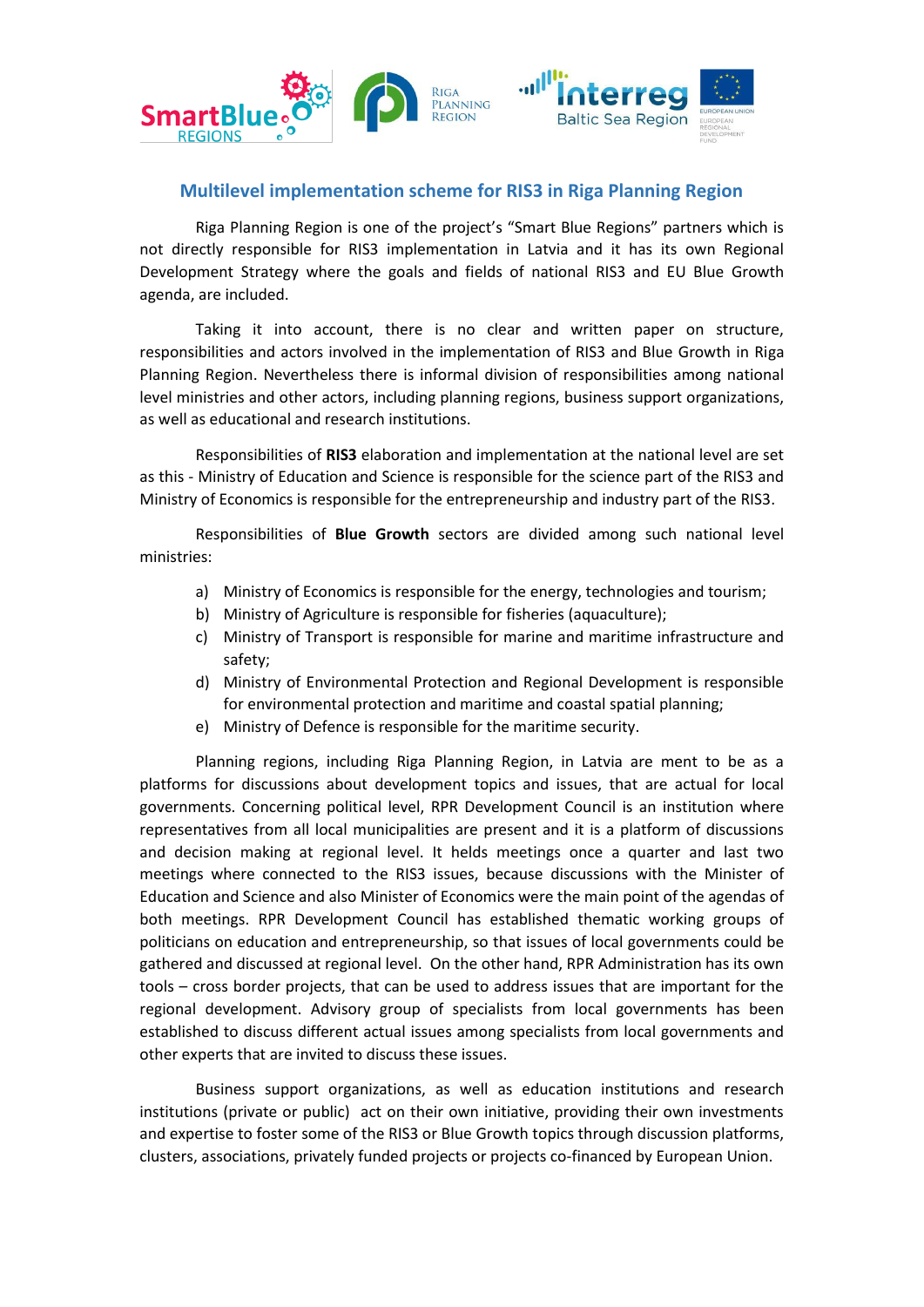

*Multilevel responsibilities - RIS3 and Blue Growth sectors*

## **Strategic development framework**

In the **Regional Development Strategy** the main emphasis is put on the significance of the Riga Planning Region as the capital region with a decisive role in national politics, economy and cultural development. The 30 local governments of Riga Planning Region make up a diverse mosaic of administrative territories, each of which differ by their separate role.

Prosperity of Riga Region as a part of Europe is globally related to smart values of the global market, energy-saving solutions, qualitative physical living space and an integrated society. The overall aim of the Riga Region development is to become an attractive, open-minded, tolerant and competitive region within the global space.

The socio-economic, technological and scientific development of the region is defined by a development centre of national, international and European significance – the city of Riga along with its agglomeration.

**Areas of distinction** of Riga Region are knowledge-based technologies, smart development technology, biotechnologies, visual and acoustic art, quality of the urban living environment, as well as quality of rural areas, green areas and water areas.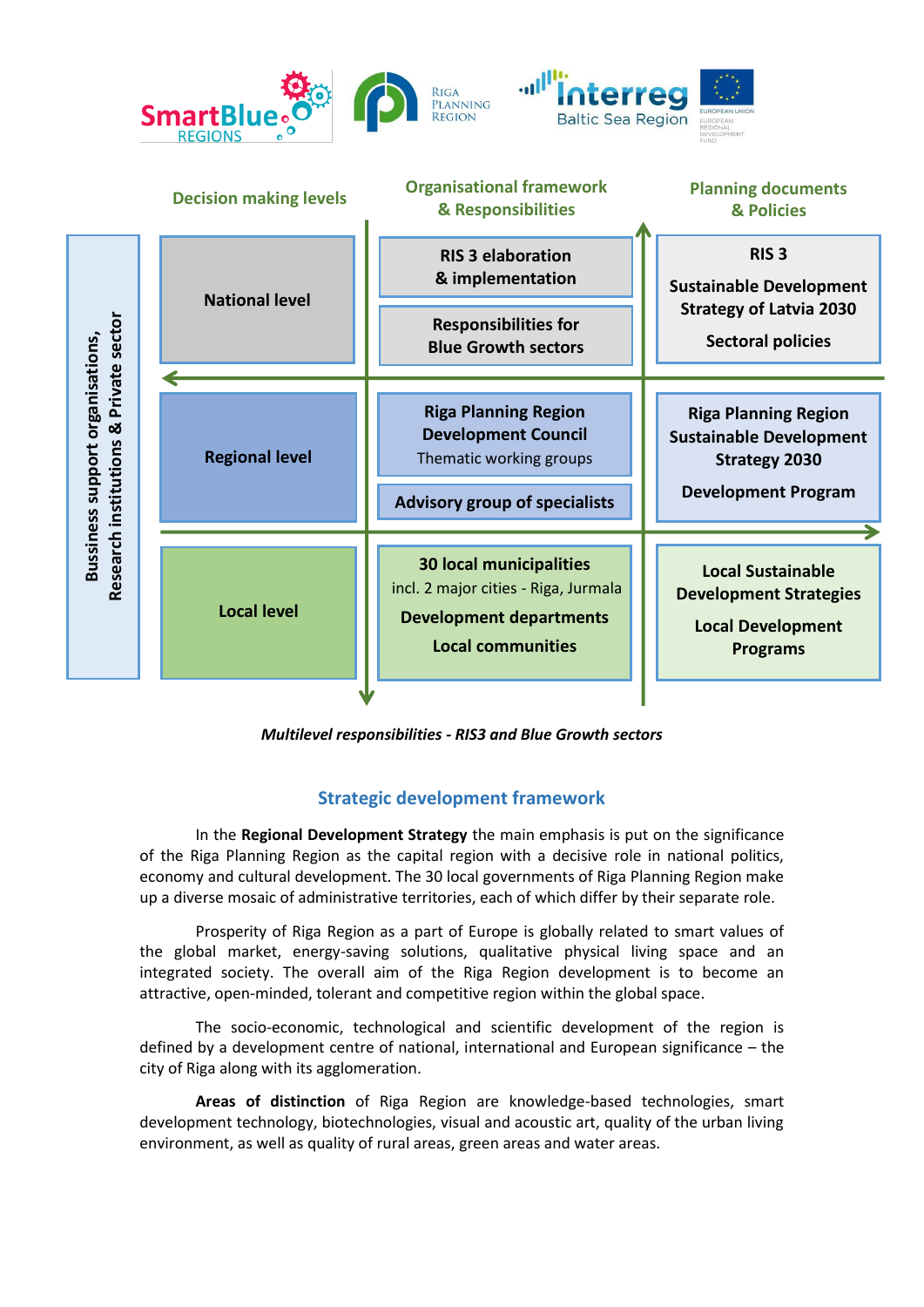

## *Riga Planning Region Sustainable Development Strategy 2030*

Taking into consideration the history of Riga, it is possible to say that in the future Riga as a metropolis will be linked with the areas surrounding it – the urban and green areas of the city's suburbs, the Gulf of Riga and its coasts. Each of the areas is characterised by a distinct value, a balance of nature and human activities, specialisation and sustainable use of resources.

Riga Planning Region **development prerequisites** within the context of the Baltic Sea Region are a green environment, creative industries, information technology development, and knowledge of foreign languages. This opens up opportunities for development of knowledge-intensive production facilities based on chemical technologies and health tourism. Currently, the advantageous geopolitical position in the middle of the Baltic Sea has been seldom used, which may form the basis for much wider tourism, logistics and transport development.